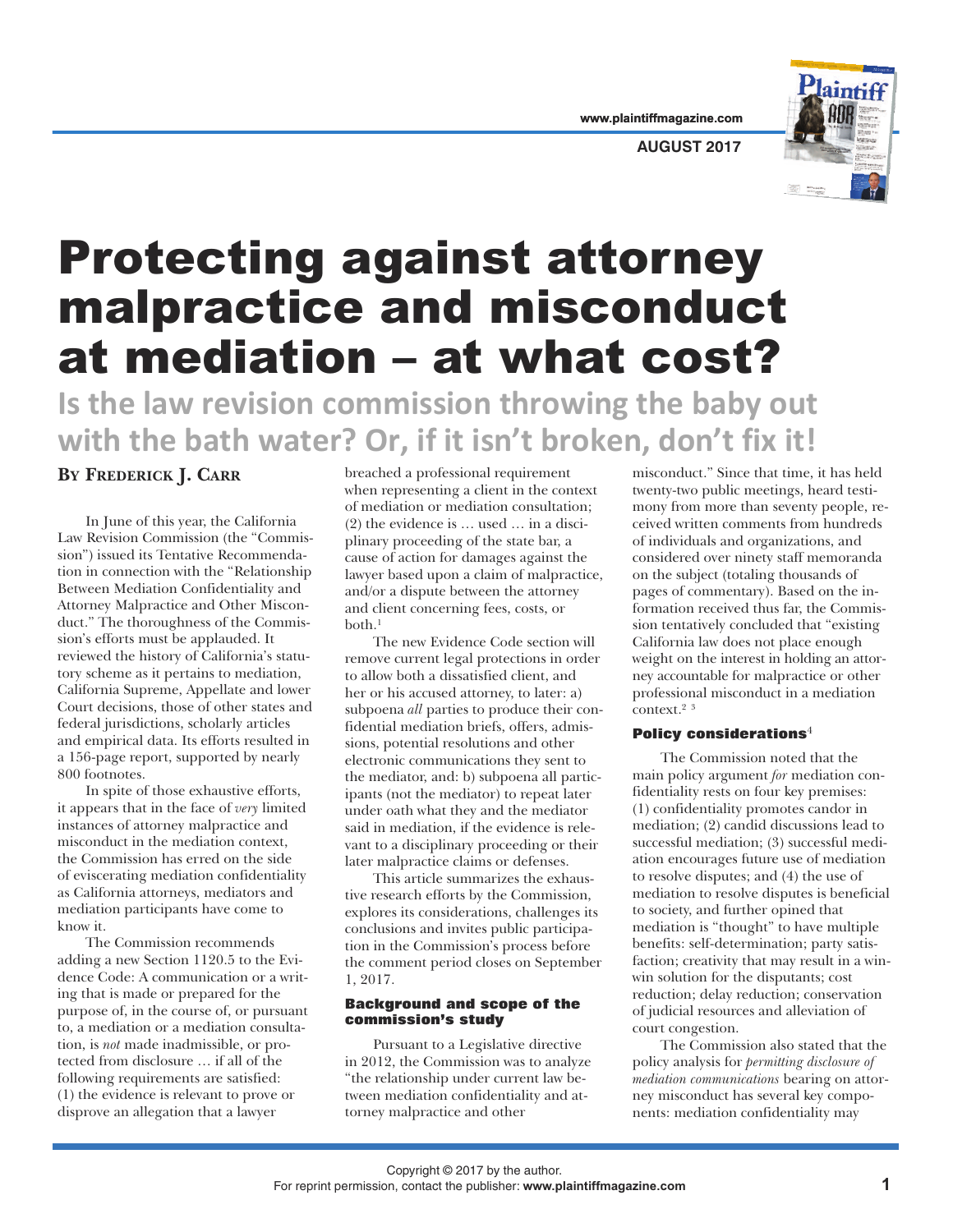**AUGUST 2017**



deprive a party of evidence that would help prove that an attorney committed malpractice or engaged in other misconduct; because mediation confidentiality may result in exclusion of relevant evidence, attorney misconduct may go unpunished; allowing attorney misconduct to go unpunished may chill future use of mediation and deprive the public of its benefits; allowing attorney misconduct to go unpunished may undermine attorneyclient relations and the administration of justice.

The study recognized the "direct clash" between two strong policies: (1) attaining the societal benefits of mediation confidentiality; and (2) furthering public confidence in the justice system and the pursuit of justice for all.

### **Case Law Review**

The Commission reviewed all relevant California Supreme and Appellate Court decisional law and expressly acknowledged Justice Chin's warning in his concurrence with the majority opinion in *Cassel v. Superior Court*: "the court's holding would effectively shield an attorney's actions during mediation, including advising the client, from a malpractice action even if those actions are incompetent or even deceptive. Attorneys participating in mediation will not be held accountable for any incompetent or fraudulent actions during that mediation unless the actions are so extreme as to engender a criminal prosecution against the attorney. This is a high price to pay to preserve total confidentiality in the mediation process."5 Justice Chin expressly "urged the Legislature to reconsider the statutory scheme."

The Commission was also expressly directed to consider two other California lower court cases, *Wimsatt v*. *Superior Court* <sup>6</sup> and *Porter v. Wyner*7, both of which involved the intersection of California's mediation confidentiality statutes and allegations of attorney misconduct.

In spite of a paucity of cases being brought in connection with attorney malpractice or misconduct (see below), the

Commission appeared to be especially persuaded by the *Wimsatt* decision, "Given the number of cases in which the fair and equitable administration of justice has been thwarted, *perhaps it is time for the Legislature to reconsider California's broad and expansive mediation confidentiality statutes and to craft ones that would permit countervailing public policies be considered."* (Emphasis added.)

# **Empirical data**

In 2006, Profs. Coben and Thompson noted the lack of empirical data on mediation generally, but pointed out that "one extremely large database" had been largely overlooked thus far: "the reported decisions of state and federal judges forced to confront legal disputes about mediation." Through Westlaw searches of all federal and state opinions issued between 1999 and 2003, likely in the tens of thousands, they found 1,223 cases that implicated mediation issues, reviewed those cases and compiled various types of information about them. In spite of over 1,200 cases addressing mediation issues, Profs. Coben and Thompson admitted that "[o]nly the *rare* mediated dispute shows up in a reported opinion."

Profs. Coben and Thompson summarized their findings as follows: "the more significant finding is the large volume of opinions in which courts considered detailed evidence of what transpired in mediations *without a* confidentiality issue being raised – either by the parties, or *sua sponte* by the court." (Emphasis added.) In sum, it was concluded that "the walls of the mediation room are remarkably transparent."

The results of a second study that Profs. Coben and Thompson conducted were similar. In particular, they concluded that "if there is widespread overreaching and unfairness in the thousands of mediations throughout the country, *it is not showing up in great numbers in the reported cases*. *The two studies also show, however, that allegations of mediation misconduct occasionally occur and a few of them succeed."*

In a 2009 study, Prof. T. Noble Foster and Selden Prentice reviewed recently published Washington cases and found only *three* in which a court admitted mediation communications. The Washington researchers also surveyed local mediators, judges, and attorneys, who had handled a combined total of over *23,000* mediations. Out of all those mediations, the survey respondents were only aware of 65 breaches of confidentiality (much less than 1 percent).

In 2008, the Chief Judge of the U.S. District Court for the Southern District of Ohio sent a questionnaire to 290 lawyers that asked questions about their experiences with different types of settlement procedures. The results showed that the lawyers "thought that parties *could be much less candid with judges assigned to the case than with each of the other types of neutrals,*" and "thought that judges assigned to the case were much less "able to fully explore settlement without prejudice to ongoing litigation if the case is not settled, than other types of neutrals." The study also found that of the five procedural options, the lawyers thought *parties could be most candid with private mediators*. Court staff mediators and volunteer mediators for court programs ranked higher than judges not assigned to the case. The results were similar with regard to the ability to explore settlement fully without prejudice.

The Commission concluded that in sum, looking at the empirical data from across the country on the costs and benefits of mediation, the situation appears to be: • It is unclear whether mediation results in significant cost savings, helps reduce court dockets, or shortens case disposition times.

• Empirical studies fairly consistently show that disputants like using the mediation process. Whether mediation is the *most* effective means, as opposed to an effective means, of promoting disputant satisfaction is not definitively resolved, but mediation is clearly very popular.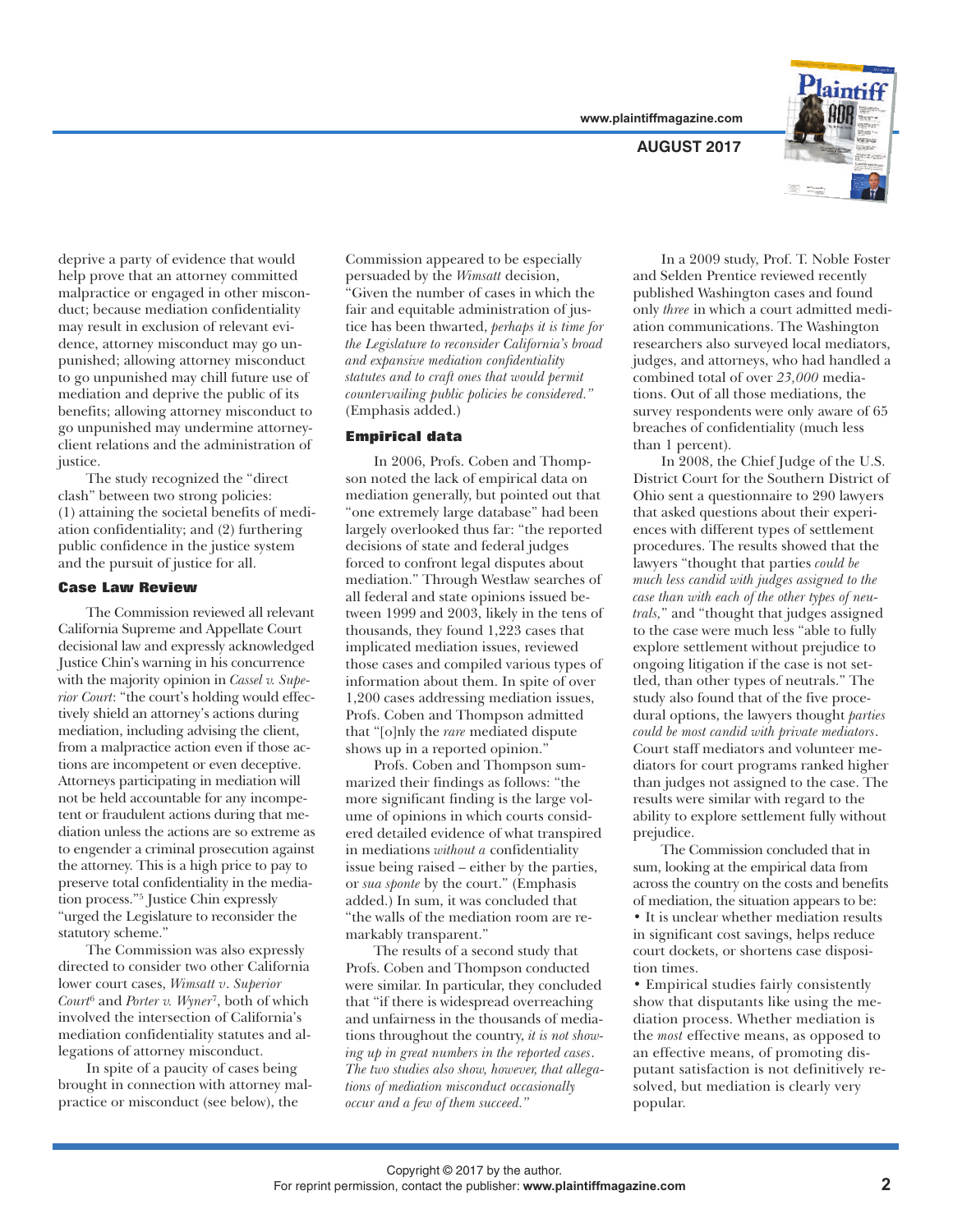

**AUGUST 2017**

It is unclear whether mediation results in more durable or otherwise better settlements than unassisted negotiations.

It's no surprise that certain parameters are "unclear" as those issues were not being considered in the studies!

In the Commission's view, the empirical data discussed, while imperfect, tends to suggest: (1) Mediation, or at least court-connected mediation, serves valuable purposes in California; (2) mediation misconduct is relatively *infrequent*, but allegations of such misconduct do occur *occasionally* and at least a *few* of those allegations appear to have some merit.

# **California Court programs**

The Commission also reviewed data from five California early mediation pilot programs. In stark contrast to the empirical data, the results showed that the early mediation pilot programs were successful based on all of the criteria specified by the Legislature in the pilot program statute. "These benefits included *reductions in trial rates, case disposition time, and the courts' workload, increases in litigant satisfaction with the court's services, and decreases in litigant costs in cases that resolved at mediation in some or all of the participating courts*." The results thus tend to support one of the premises underlying mediation confidentiality: the notion that mediation is a beneficial process, which should be encouraged and therefore *governed by rules that promote its effectiveness*.

The Commission acknowledged that other California research reflects similarly positive results.

In an early study, the Judicial Council examined how ADR affected civil cases in Los Angeles, San Diego, and El Dorado Superior Courts, as well as several municipal courts. The study reported "a high level of satisfaction from the parties and attorneys involved" and "found significant savings to the court system in reducing motions, hearings, conferences, and trials." In addition, the study showed that "the program was associated with a reduction in the trial judgment rate, no

change in median time to disposition, and possibly a reduction in relitigation compared to trial judgments.

The results of a mediation program in Division Two of the Fourth District Court of Appeal were also promising, leading to a two-year experimental mediation program. For the 217 cases mediated during the pilot period, the settlement rate was 43.3 percent and the time from notice of appeal to resolution "was reduced from approximately fourteen months to about four months …." The experimental mediation program also "achieved substantial savings for the parties as well as for the court, primarily by assisting the parties to settle before briefing." In addition, "evaluations by participants of the mediation process, the mediators, and program administration were generally quite positive." Because the experimental program was a success, the program was made permanent. Data from the permanent program are similarly favorable.

In San Mateo County Superior Court, virtually 100 percent of the ADR used in the court's civil/probate/complex litigation program from July 2007 to July 2008 was mediation, although the court offered other options. The "overwhelming majority" of attorneys surveyed said that ADR reduced court time. In addition, "85 percent of respondents believed that costs were reduced as a result of ADR." The court also found that "[m]ost respondents, regardless of their role, felt very satisfied with the process.

### **Northern District of California research**

The NDCA has offered a multi-option ADR program for many years, and the "parties consistently have been choosing the least structured and the least rulecontrolled of the Court's ADR process options [mediation]."

As Magistrate Judge Brazil puts it: "[t]here simply is *no evidence* that the substantially lower level and of regulationbased control of mediation and judicially hosted settlement conferences engenders

greater fear that parties will try to take advantage, for improper purposes, of the freedom and flexibility that these procedures entail. *Nor is there evidence* that, in fact, there is a higher incidence of misbehavior by participants or neutrals in these more fluid processes. *The incidence of complaints about abuse of any of the Court's ADR processes is extremely small – and the complaints that do surface most often are based on alleged post-process breaches (by* parties, *not neutrals) of confidentiality rules, not on misbehavior during the events*.

#### **State Bar and Judicial Council research**

The Commission also sought information concerning attorney malpractice and misconduct in mediation from the State Bar and Judicial Council. Unfortunately, the State Bar has not collected any data on the point, and although the Judicial Council could not provide any data on attorney misconduct in the mediation context, it did provide some information suggesting that mediator misconduct in California's court-connected mediation programs is infrequent.

In spite of California's court system being the largest in the world, the Commission reiterated that "California's court-connected mediation programs are quite popular and studies consistently show high levels of satisfaction with those programs. From those facts, "*it seems reasonable to infer that there is not much misconduct during such mediations, whether by attorneys, mediators, or anyone else.*"

Not surprisingly, the Commission concluded that "from the data discussed above, it appears that court-connected mediation programs are having beneficial effects in the California jurisdictions studied. What can perhaps be said is that the results of studies conducted in various California jurisdictions at various times tend to *support*, rather than refute, the general notion that mediation has significant positive effects. That in turn suggests that the rules governing mediation, including any confidentiality requirements,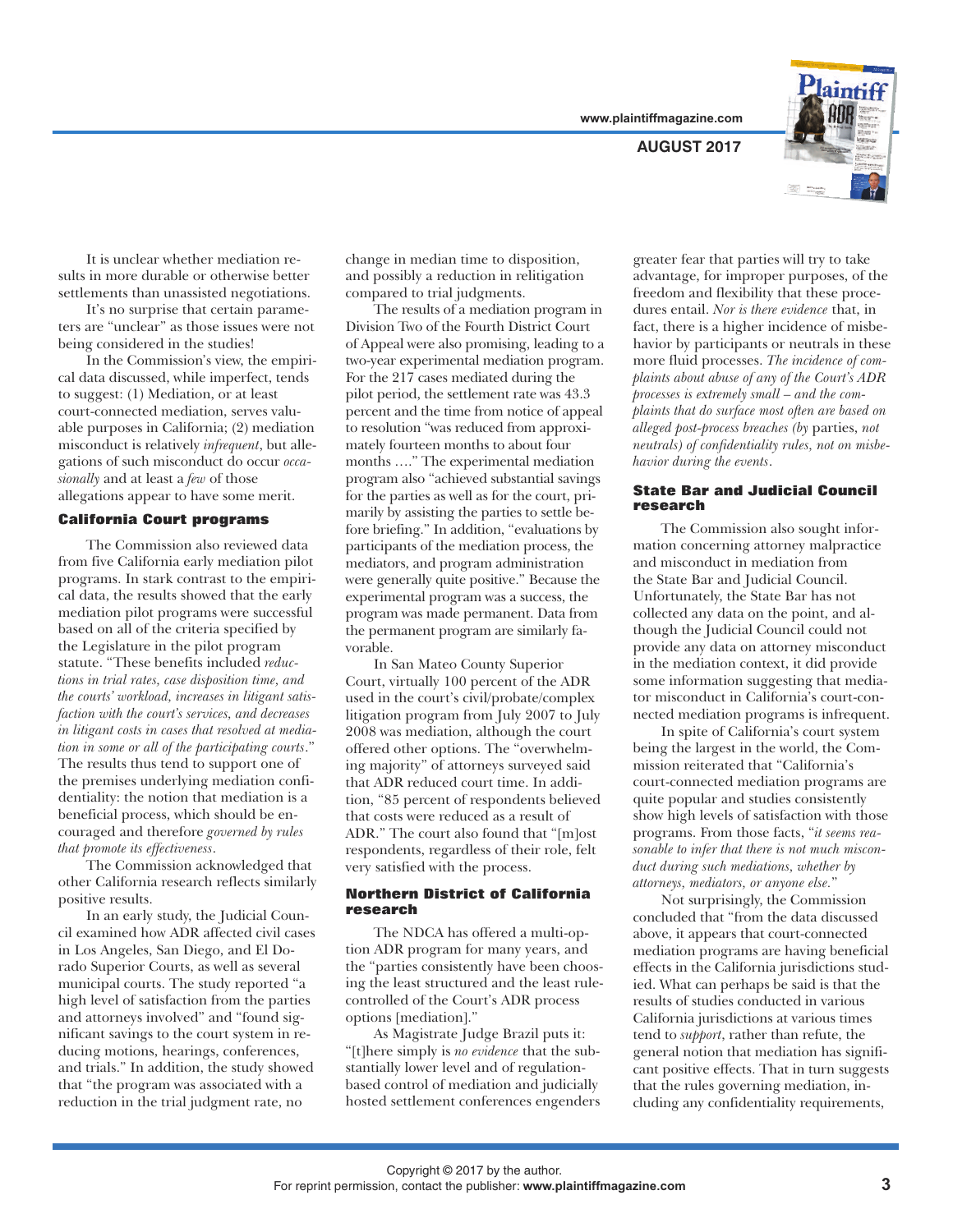**AUGUST 2017**



should be crafted to promote its effectiveness, absent other overriding policy considerations." (Emphasis added.)

# **Possible approaches**

Notwithstanding the possibility of leaving existing law intact (if it's not broken, don't fix it), the Commission offered possible approaches at balancing these countervailing interests: create a confidentiality exception addressing attorney malpractice and other misconduct; revise the law on waiving mediation confidentiality or modifying it by agreement; add safeguards against attorney misconduct in the mediation process; and/or establish disclosure requirements.

The Commission acknowledged that there are many possible methods for such preliminary filtering, or other special treatment at the inception of a case alleging mediation misconduct: a party may satisfy the statute of limitations by serving a complaint, without filing the complaint in court, and require a pre-filing "meet and confer," an Early Neutral Evaluation Conference ("ENEC") or similar procedure; an early case management conference, conducted in camera; a summary jury trial, conducted in camera at an early stage of the case; a specialist certification requirement; and/or a selfcertification requirement.

Much to this writer's surprise and disappointment, "[t]he Commission took a hard look at such ideas, but decided not to incorporate any of them into this tentative recommendation."

Other possible safeguards against attorney misconduct in the mediation process include: establishing a mandatory coolingoff period after a mediation, during which the parties could reconsider and then rescind the agreement; place a time limit on each day's mediation session; require each party to consult with independent counsel before signing a mediated settlement agreement (MSA); require the mediator to confirm the lack of coercion; ensure that key representations, ones that are critical in convincing a disputant to settle, are memorialized in an admissible manner.

Lastly, the Commission acknowledged that many sources have raised the possibility of statutorily requiring that certain information be provided to a party before the party decides whether to mediate. Disclose that: "California's mediation confidentiality statute could prevent introduction of evidence that an attorney engaged in misconduct in a mediation, including evidence of private discussions between an attorney and a client relating to a mediation; any modification of an attorney-client fee agreement during a mediation must be memorialized in a signed writing to be enforceable; any resolution of the dispute in mediation requires a voluntary agreement of the parties and any party may withdraw from the mediation process at any time for any reason."

Although acknowledged, the Commission concluded that "it is debatable whether a disclosure requirement would sufficiently address the concerns that prompted this study." (Query: wouldn't it be worth a try as opposed to making all communications discoverable?)

The Commission chose a different approach for purposes of its tentative recommendation.

#### **Commission conclusions**

In spite of *extremely* limited evidence of attorney malpractice or misconduct in mediation, the Commission tentatively concludes that existing California law does not place enough weight on the interest in holding an attorney accountable for malpractice or other professional misconduct in a mediation context. Instead, it believes that courts need to be able to effectively evaluate allegations that an attorney engaged in misconduct in the mediation process. In its view, "public confidence in the administration of justice depends on providing such an opportunity to the citizens of this state.<sup>3</sup>

Even though the proposed new exception would allow nearly complete discovery of all communications and writings produced in connection with mediation, the Commission characterized it as "narrow, so as to help protect the confidentiality expectations of mediation

participants" and would also provide various safeguards, expressly permitting a court to "use a sealing order, a protective order, a redaction requirement, an incamera hearing, or a similar judicial technique to prevent *public* disclosure of mediation evidence, asserting that "the use of such procedural mechanisms would help to preserve the confidentiality expectations of mediation participants."

The Commission finds solace in its proposal that mediation participants would receive notice and could thus take steps to prevent improper disclosure of mediation communications: if a plaintiff files a complaint that includes a cause of action for damages against an attorney based on alleged malpractice in the context of a mediation or a mediation consultation, the plaintiff would be required to serve the complaint on "*all of the mediation participants whose identities and addresses are reasonably ascertainable*." Arguably, this notice requirement would certainly alert mediation participants who would not otherwise be involved in the malpractice case to the possibility of disclosure of mediation communications in connection with that case, thus providing them an opportunity to speak up and guard against any improper disclosure, *but at additional personal cost and at the expense of the emotional and economic finality of the dispute!*

In addition to the above, the Commission asserts that the exception would apply "evenhandedly." It would permit use of mediation communications in specified circumstances to both prove or disprove allegations against an attorney; the exception would apply to *all types of mediation communications and writings*, not just to a particular category (such as communications made in a private caucus between an attorney and a client); the exception would apply across-the-board, there would not be any carveouts for particular types of cases; it would expressly state that "[n]othing in this section is intended to affect the extent to which a mediator is, or is not, immune from liability under existing law," and it would therefore be clear that existing law governing